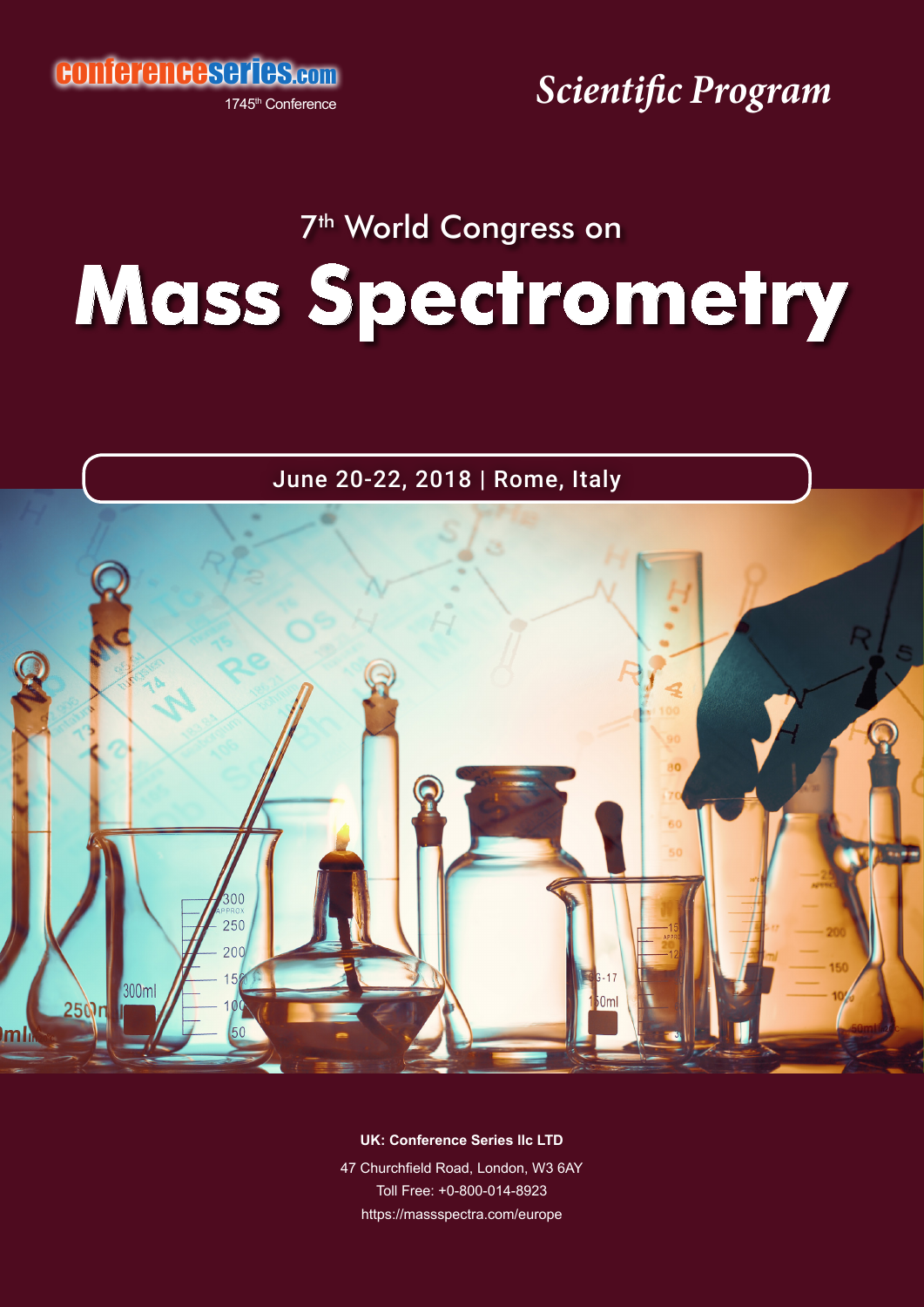#### **08:30-09:30 Registrations**

#### **Day 1 June 20, 2018**

#### **Hall - Olimpica 1**

### conferenceseries.com **09:30-10:00 Opening Ceremony**

|                      | <b>Keynote Forum</b>                                                                                                               |
|----------------------|------------------------------------------------------------------------------------------------------------------------------------|
|                      | 10:00-10:05 Introduction                                                                                                           |
| 10:05-10:35          | Title: Application of stable nitrogen isotopes in human colorectal cancer research                                                 |
|                      | R V Krishnamurthy, Western Michigan University, USA                                                                                |
| $10:35 - 11:05$      | Title: Alkali containing molecular-ion based SIMS: Fundamentals and potential                                                      |
|                      | applications in the chemical analysis of low-dimensional materials                                                                 |
|                      | Purushottam Chakraborty, Saha Institute of Nuclear Physics, India                                                                  |
|                      | Networking & Refreshment Break 11:05-11:20 @ Foyer                                                                                 |
|                      | <b>Group Photo</b>                                                                                                                 |
|                      | Title: The role of mass spectrometry in improving the diagnosis and management of                                                  |
|                      | 11:20-11:50 thyroid disease                                                                                                        |
|                      | Steven J Soldin, National Institutes of Health, USA                                                                                |
|                      | <b>Special Session</b>                                                                                                             |
| 11:50-12:45 research | Title: 2-dimensional chromatography - mass spectrometry applications in clinical                                                   |
|                      | Eduard Rogatsky, Albert Einstein College of Medicine, USA                                                                          |
|                      | Sessions: Ionization Techniques   Applications of Mass Spectrometry   Analytical Science and                                       |
|                      | Separation Techniques   New Approaches in Mass Spectrometry   Recent Advances and Development                                      |
|                      | in Mass Spectrometry   Mass Spectrometry in Proteome Research   Proteomics and its Applications                                    |
|                      | <b>Fundamentals of Mass Spectrometry</b>                                                                                           |
|                      | Session Chair: Giovanni Meloni, University of San Francisco, USA                                                                   |
|                      | Session Co-Chair: Nives Galić, University of Zagreb, Croatia                                                                       |
|                      |                                                                                                                                    |
| $12:45-13:10$        | <b>Session Introduction</b>                                                                                                        |
|                      | Title: Development of on-line and field dual TD GC - MS for automatic VOC monitoring<br>on petrochemical sites                     |
|                      | Damien Bazin, Chromatotec, France                                                                                                  |
|                      | Lunch Break 13:10-14:00 @ Hotel Restaurants                                                                                        |
|                      | Title: Multiplexed synchrotron photoionization mass spectrometry: Characterization of                                              |
| 14:00-14:25          | combustion and atmospheric reactions                                                                                               |
|                      | Giovanni Meloni, University of San Francisco, USA                                                                                  |
|                      | Title: Organic and inorganic mass spectrometry as a helpful tool for bio-and-                                                      |
| 14:25-14:50          | environmental sensors design optimization                                                                                          |
|                      | Yuliya E Silina, INM-Leibniz Institute for New Materials, Germany                                                                  |
| 14:50-15:15          | Title: Structural investigation of aromatic hydrazones and their complexes by ESI MS/MS                                            |
|                      | Nives Galić, University of Zagreb, Croatia                                                                                         |
| $15:15-15:40$        | Title: Microfluidic chip-based ionization coupling with mass spectrometry                                                          |
|                      | Cilong Yu, Shenzhen Univeristy, China                                                                                              |
| 15:40-16:05          | Title: Failure analysis of nitrile rubber O-rings static sealing for packaging barrel                                              |
|                      | Xiao-qin Wei, Southwest Technology and Engineering Research Institute, China<br>Networking & Refreshment Break 16:05-16:20 @ Foyer |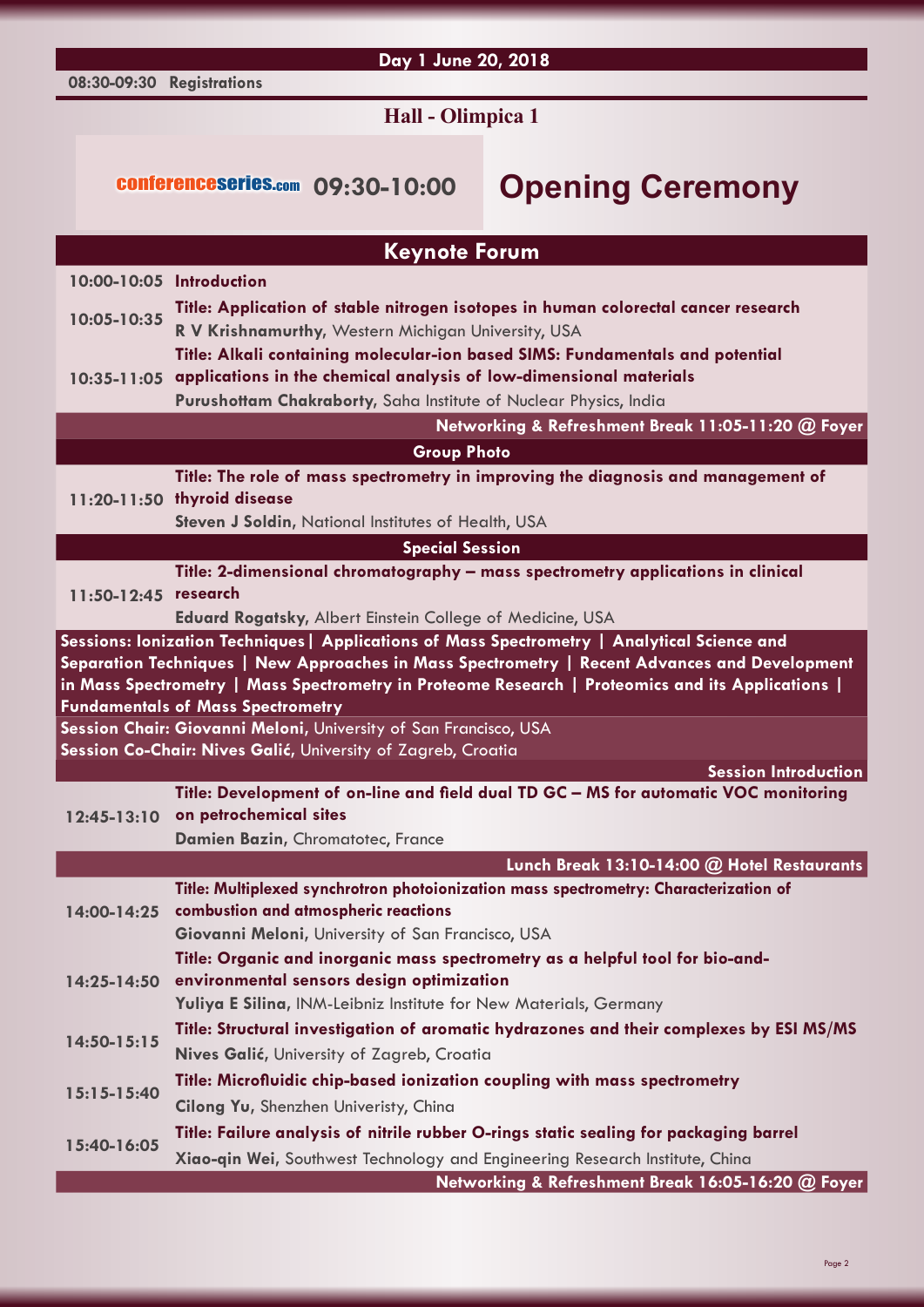|                         | Title: Diagnostic accuracy of cannabinoid testing by liquid chromatography-tandem     |  |  |
|-------------------------|---------------------------------------------------------------------------------------|--|--|
| 16:20-16:45             | mass spectrometry in human                                                            |  |  |
|                         | Alveena Younas, Armed Forces Institute of Pathology (AFIP), Pakistan                  |  |  |
|                         | Title: Application and evaluation of Raman spectroscopy for dengue fever analysis and |  |  |
| $16:45-17:10$           | its comparisioin with the routine dengue diagnostic tests                             |  |  |
|                         | Saranjam Khan, National Institute for Lasers and Optronics (NILOP), Pakistan          |  |  |
| $17:10 - 17:35$         | Title: Analysis of oligonucleotides by ion-pair hydrophilic interaction liquid        |  |  |
|                         | chromatography/electrospray ionization mass spectrometry (IP-HILIC/ESIMS)             |  |  |
|                         | Lingzhi Gong, Queen Mary University of London, UK                                     |  |  |
| 17:35-18:00             | Title: Advanced Bayesian signal and image processing for mass spectrometry            |  |  |
|                         | Ali Mohammad-Djafari, CNRS, France                                                    |  |  |
| <b>Panel Discussion</b> |                                                                                       |  |  |

| Day 2 June 21, 2018                          |  |
|----------------------------------------------|--|
| $\text{Hall}$ $\Omega$ $\text{lim}$ $\Omega$ |  |

|                          | пан - Оншрка т                                                                                                                   |
|--------------------------|----------------------------------------------------------------------------------------------------------------------------------|
|                          | <b>Keynote Forum</b>                                                                                                             |
| 09:55-10:00 Introduction |                                                                                                                                  |
|                          | Title: The role of mass spectrometry in improving the diagnosis and management of                                                |
|                          | 10:00-10:30 adrenal diseases                                                                                                     |
|                          | Steven J Soldin, National Institutes of Health, USA                                                                              |
| 10:30-11:00              | Title: Mass spectrometric sampling of high temperature inorganic vapors                                                          |
|                          | Nathan S. Jacobson, NASA Glenn Research Center, USA                                                                              |
|                          | Networking & Refreshment Break 11:00-11:15 @ Foyer                                                                               |
|                          | Title: Further investigation of the adduct ion complications on MRM at different LC-MS/                                          |
|                          | 11:15-11:45 MS ionization techniques, ESI, APCI, MMI and APPI                                                                    |
|                          | Wenjie Cao, SABIC Technology Center, Saudi Arabia                                                                                |
|                          | Sessions: Fundamentals of Mass Spectrometry   Mass spectrometry imaging   New Approaches in                                      |
|                          | Mass Spectrometry   Recent Advances and Development in Mass Spectrometry   Mass Spectrometry in                                  |
| <b>Proteome Research</b> |                                                                                                                                  |
|                          | Session Chair: Giovanni Meloni, University of San Francisco, USA<br>Session Co-Chair: Nives Galić, University of Zagreb, Croatia |
|                          | <b>Session Introduction</b>                                                                                                      |
|                          | Title: Impact of mass spectrometer-friendly mobile phases on reverse-phase columns selectivity                                   |
| 11:45-12:10              |                                                                                                                                  |
|                          | Eduard Rogatsky, Albert Einstein College of Medicine, USA                                                                        |
|                          | Title: MS for characterization and analysis of inorganic and nano materials - mass<br>spectrometer as a kind of synthesizer      |
| $12:10 - 12:35$          | Josef Havel, Masaryk University, Czech Republic                                                                                  |
|                          | Title: Exploring aminoglycosides resistance in Mycobacterium tuberculosis isolates by                                            |
| 12:35-13:00              | proteomics and mass spectrometry                                                                                                 |
|                          | Deepa Bisht, National JALMA Institute for Leprosy & Other Mycobacterial Diseases (ICMR), India                                   |
|                          | Lunch Break 13:00-13:40 @ Hotel Restaurants                                                                                      |
|                          | Poster Presentations @ 13:45-14:30                                                                                               |
|                          | Poster Judge: Nives Galić, University of Zagreb, Croatia                                                                         |
|                          | Title: LC-MS analysis of intact amino acids on a novel mixed-mode HPLC column                                                    |
| <b>EMS001</b>            | Itaru Yazawa, Imtakt Corporation, Japan                                                                                          |
| <b>EMS002</b>            | Title: Proteomic profiling of exosomes from colon cancer cells by LC-MS/MS to identify                                           |
|                          | diagnostic biomarkers                                                                                                            |
|                          | Moon-Chang, Kyungpook National University, South Korea                                                                           |
| <b>EMS003</b>            | Title: Experimental observation of the effects of translational and rotational electrode                                         |
|                          | misalignment on a planar linear ion trap mass spectrometer                                                                       |
|                          | Daniel Austin, Brigham Young University, USA                                                                                     |